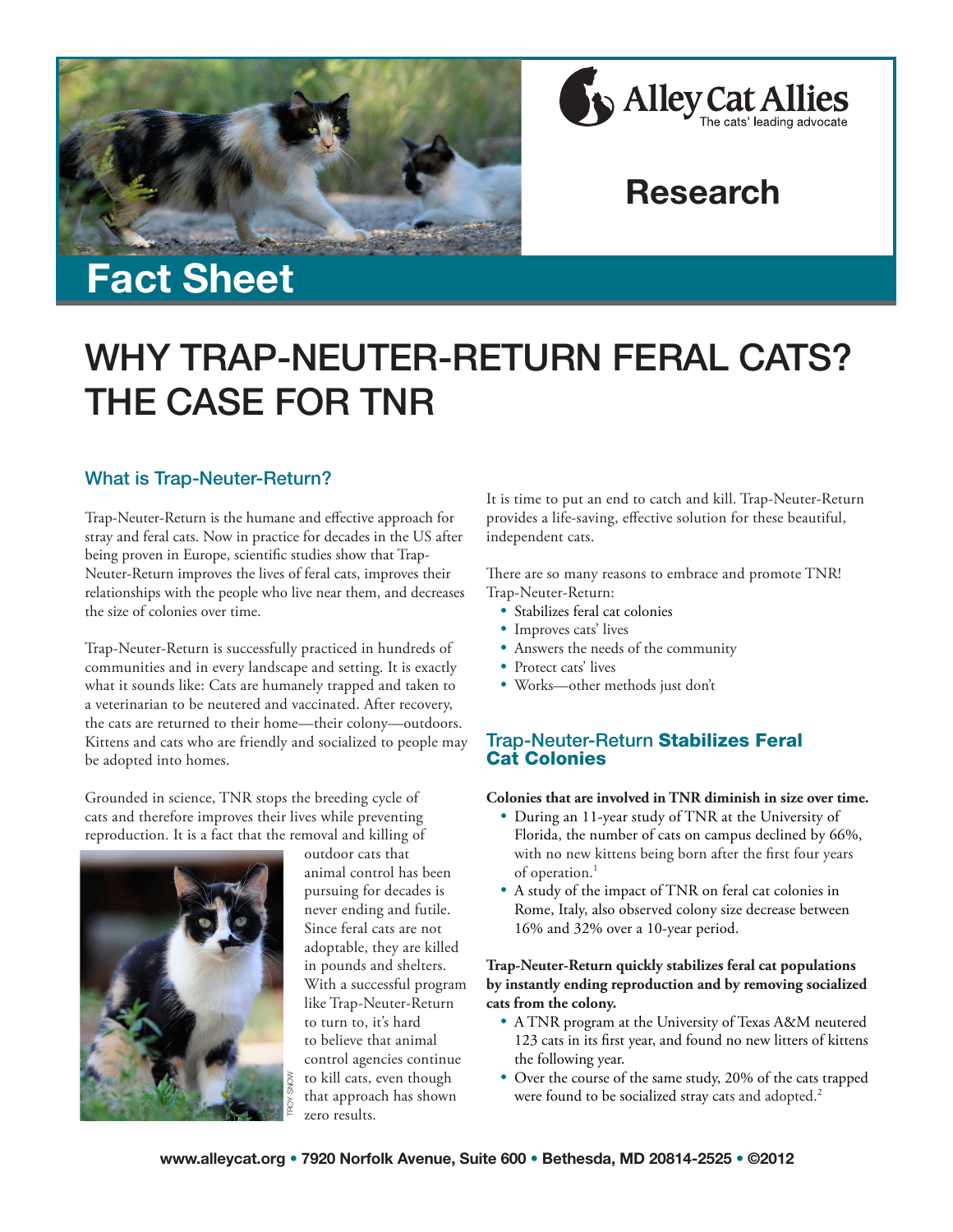## **Trap-Neuter-Return Improves Cats' Lives**

Leaders of major humane programs all over America agree that cats live healthier, more peaceful lives after TNR. "It helps to stabilize the number of cats in the community," says Bonney Brown, executive director of the Nevada Humane Society in Reno, Nevada. "It keeps the cats healthy. They really have great lives out there doing their feral cat thing."

### **• Trap-Neuter-Return relieves cats of the constant stresses of mating and pregnancy.**

"The obvious benefit of Trap-Neuter-Return to the cats is that the females don't go through cycles of producing more and more kittens. Their health is actually improved," says Rich Avanzino, longtime director of the San Francisco SPCA and current president of Maddie's Fund. Spaying and neutering also virtually eliminates the chance of cats developing mammary or testicular tumors.

### **• Mating behaviors cease, like roaming, yowling, spraying, and fighting.**

In a 2002 study conducted by prominent researcher Julie Levy, DVM, caregivers reported that cats tended to roam less after neutering, which is beneficial for their safety and reduces conflict with neighbors.<sup>3</sup>

With decreased competition for mating, the cats are also less likely to suffer injuries. A study of a feral cat colony in London conducted by leading cat biologists and TNR pioneers Dr. Jenny Remfry and Peter Neville found that cats were more affectionate towards each other after neutering, spending more time in groups and fighting less.<sup>4</sup>

### **• Cats' physical health improves.**

Studies have found that neutering improves feral cats' coat condition and helps them gain weight.<sup>5</sup> "...[R]esearch at the University of Florida shows that they gain weight and stray less after they've been neutered, so that's a benefit to their welfare, as well," says Dr. Levy.

### **• Cats are vaccinated against rabies.**

"The process of Trap-Neuter-Return has an immense benefit for the cats that are involved in these programs," explains Dr. Levy. "They're vaccinated, so they're less susceptible to infectious diseases." Although feral cats are healthy, vaccinations given during TNR protect them even further and help put community members at ease.

### **• Cats live long, healthy lives.**

At the conclusion of the 11-year study of the impact of TNR on feral cat colonies at the University of Florida, 83% of the cats in managed TNR colonies had been residing in those colonies for more than six years—indicating a lifespan comparable to the 7.1-year lifespan of pet cats.<sup>6</sup> Learn more about feral cat health at **[www.alleycat.org/](www.alleycat.org/FeralCatHealth) [FeralCatHealth](www.alleycat.org/FeralCatHealth)**.

### **Trap-Neuter-Return Answers the Needs of** the Community

"I think there are several amazing benefits for communities that arise after they embrace Trap-Neuter-Return," says Dr. Levy. "One of the most substantial ones is a resolution of the conflict that…[can] surround cats in neighborhoods. Once residents understand that something is being done to control the cat population, they usually embrace having a Trap-Neuter-Return program there."

### **• The population stabilizes—no new kittens!**

Once TNR is in place, the cats will no longer reproduce. The population will stabilize and eventually decline.

### **• Cats become better neighbors.**

Studies confirm that once TNR stops reproduction, and therefore mating behaviors, the cats' relationship with residents improves. Colonies become quieter as behaviors like yowling or fighting stop, calls to authorities about the cats decrease significantly, and community morale improves.<sup>7,8</sup>

### **• Trap-Neuter-Return creates opportunities for outreach, education, and cooperation.**

Trap-Neuter-Return does more than just produce immediate results and boost the cats' public image. As Alley Cat Allies has found in its 20 years of experience through such on-the-ground programs as DC Cat in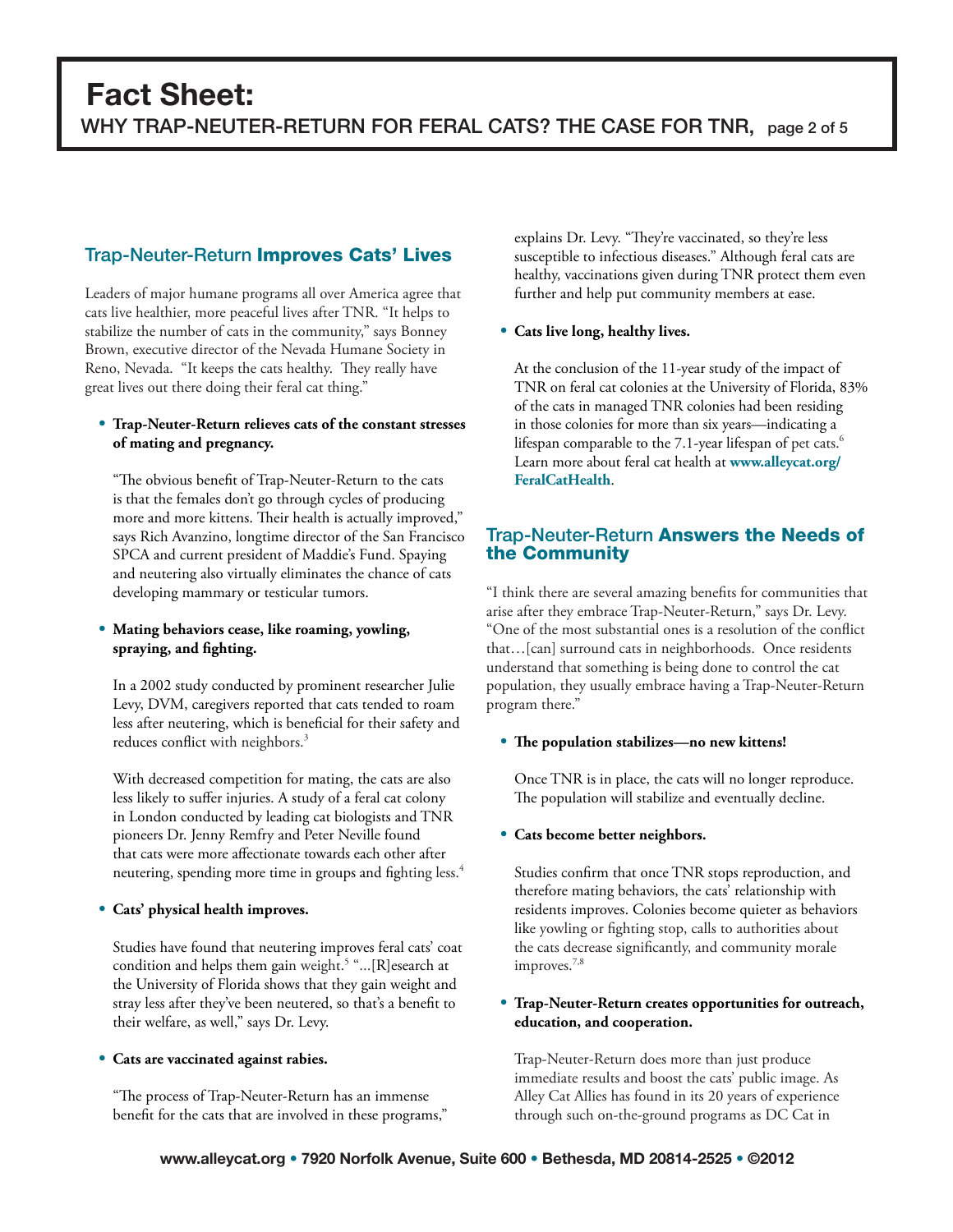# Fact Sheet: WHY TRAP-NEUTER-RETURN FOR FERAL CATS? THE CASE FOR TNR, page 3 of 5

Washington, DC, and the Meadows of Chantilly in Northern Virginia, this community program presents a great opportunity for educating and addressing any concerns neighbors may have. "Having an open dialogue with neighbors and providing an opportunity to listen to their concerns can make a huge difference to a successful TNR program," said Becky Robinson, president of Alley Cat Allies.

"Usually, neighbors are relieved just to learn that something is being done to stabilize the cat population. Caregivers can also take further steps to address concerns, such as providing deterrents to keep cats out of neighbors' yards or constructing discreet feeding stations and litter areas to gradually move cats out of areas they are not wanted."9

The cats live in the neighborhood—they will be there whether they are cared for or not. Trap-Neuter-Return establishes a point of contact for concerns about the cats and for resolving any community concerns.

Download the Alley Cat Allies' brochure "How to Live With Cats In Your Neighborhood" to help respond to concerns about cats. Visit **www.alleycat.org/Deterrents**.

# Trap-Neuter-Return Protects Cats' Lives

The number one documented cause of death for cats in America is being killed in shelters. Over 70% of cats entering shelters are killed—a figure that rises to nearly 100% for feral cats, who cannot be adopted. For decades, animal control policy has wasted millions of dollars catching and killing outdoor cats, but populations of cats are still there, just as they always have been. Clearly, this cruel and costly system has failed.

### **• Trap-Neuter-Return is an essential and valuable component of shelter reform to save cats' lives.**

When used as a part of overall shelter reform with policies including no longer accepting cats at the shelter, across the board, communities with TNR programs report a decline in shelter intake. Alongside a decrease in cat-related calls to animal control, researchers in Orange County, Florida, also found that the number of cats killed by animal control decreased in the six years after TNR was initiated.<sup>10</sup>

### Who does Trap-Neuter-Return?

Trap-Neuter-Return has been practiced abroad for decades, and spread across the United States with the help of Alley Cat Allies in the 1990s. Since then, it has become the accepted approach for feral cats, supported by:

- Major cities including Baltimore, Washington, D.C., Austin, Jacksonville, Topeka, San Francisco, Los Angeles and Cook County, Illinois.
- National organizations like the Humane Society of the United States, American Society for the Prevention of Cruelty to Animals (ASPCA), and the American Animal Hospital Association (AAHA).
- Colleges and Universities including Stanford, Texas A&M, North Carolina State, and the University of Florida.
- Thriving destinations and businesses including Disneyland and Portland's professional soccer stadium.
- More than 260 registered nonprofit cat organizations nationwide.
- Millions of Americans, from your friends and neighbors to some familiar famous faces.

### **• Trap-Neuter-Return stops wasteful spending of taxpayer dollars.**

Catching and killing cats has been a futile effort used by animal control and shelters across the country for decades (see below). Continuing an approach that is clearly not working is not only a waste of taxpayer dollars, it also shows blatant disregard for efficiency and value—at a time when the economy is at the forefront of everybody's mind.

Investing in spay/neuter and TNR is an investment in cats' lives and cats' health, and it demonstrates a sociallyresponsible (and compassionate) and efficient approach to serving the animals and the public.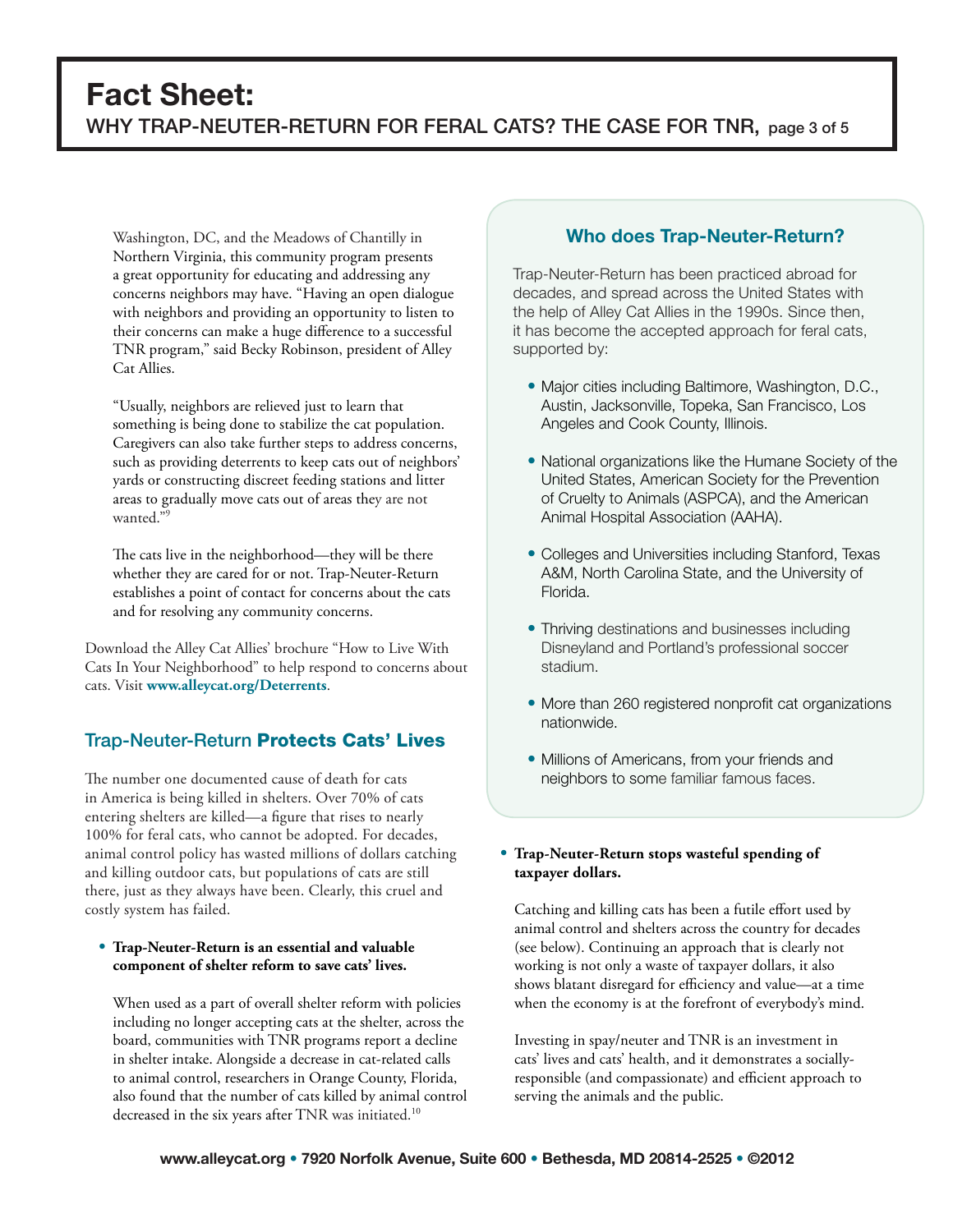# Fact Sheet: WHY TRAP-NEUTER-RETURN FOR FERAL CATS? THE CASE FOR TNR, page 4 of 5



#### **• Americans want humane solutions—they want TNR.**

More than 80% of Americans believe it is more humane to leave a cat outside than to have her caught and killed, according to a [2007 study conducted by Harris Interactive](http://www.alleycat.org/Document.Doc?id=61)  [for Alley Cat Allies.](http://www.alleycat.org/Document.Doc?id=61) Unfortunately, many people don't realize that this is exactly what happens to feral cats they are caught and killed. Trap-Neuter-Return reflects Americans' humane ethic that cats deserve to live out their lives in their outdoor homes.

Though Trap-Neuter-Return is practiced all around the country in hundreds of forward-thinking communities, catch and kill for feral cats is still the status quo in many cities. As the paradigm shifts to the lifesaving Trap-Neuter-Return approach, America's humane ethic is finally being reflected in animal control policies.

In 1993, San Francisco became one of the first American cities to embrace TNR. "Money, instead of being spent on killing, [i]s now being used to protect the animals, to basically support the colony caregivers and to provide the surgeries so that we [don't] see the wasted dollars, the waste of life, and the extra burden put on the cat-colony caregivers," says Avanzino. "It was a tragedy that needed to end, and Trap-Neuter-Return stopped it."

### Trap-Neuter-Return Works—Other Methods Just Don't

Attempts to remove cats from an area always fail because of a natural and scientifically-documented phenomenon known as the vacuum effect. In basic terms, whenever cats are removed, new cats move in, or the surviving cats left

behind, breed to capacity. Learn more at **[www.alleycat.org/](http://www.alleycat.org/vacuumeffectscience) [VacuumEffectScience](http://www.alleycat.org/vacuumeffectscience)**.

As a result of the vacuum effect, other approaches to feral cats are not only cruel and pointless, they are also completely ineffective at stabilizing the cat population. These methods include:

### **Catch and Kill**

The traditional and continued approach of animal control, this futile method has been used for decades to no avail. As the Humane Society of the Ochocos in Oregon, puts it: "…[W]e know now, that more than 30 years of trapping and killing cats has done nothing to reduce the feral cat population." 11 A former president of the National Animal Control Association echoes this sentiment recognizing the ineffectiveness of catch and kill and the prevalence of the vacuum effect: "What we're saying is the old standard isn't good enough anymore. As we've seen before, there's no department that I'm aware of that has enough money in their budget to simply practice the old capture and euthanize policy; nature just keeps having more kittens.<sup>12</sup>

### **Adoption**

Some cats who have lived outside their entire life befriend their caregivers and make a slow steady transition to living indoors. This is not representative of the millions of cats who are not going to make the transition to living with people in homes. And, it is a time-consuming project with a very low rate of success. To suggest that all feral cats can go into homes lacks the big picture of the true behavior of cats who thrive and live their lives with their colony members. It also ignores the very real evidence that spending time doing Trap-Neuter-Return and fostering truly social cats will help a much greater number of cats. Learn more at **<www.alleycat.org/TNRnotTNA>**.

### **Relocation**

While it sometimes seems like an attractive option, relocation is also ineffective for the same reasons: it puts the vacuum effect into motion. And, it endangers cats' lives and causes them undue stress and suffering. Instead of trying to uproot cats from their home, the education and community relations aspect of TNR addresses concerns within the community to reach a harmonious solution. Learn more at **www.alleycat.org/Relocation**.